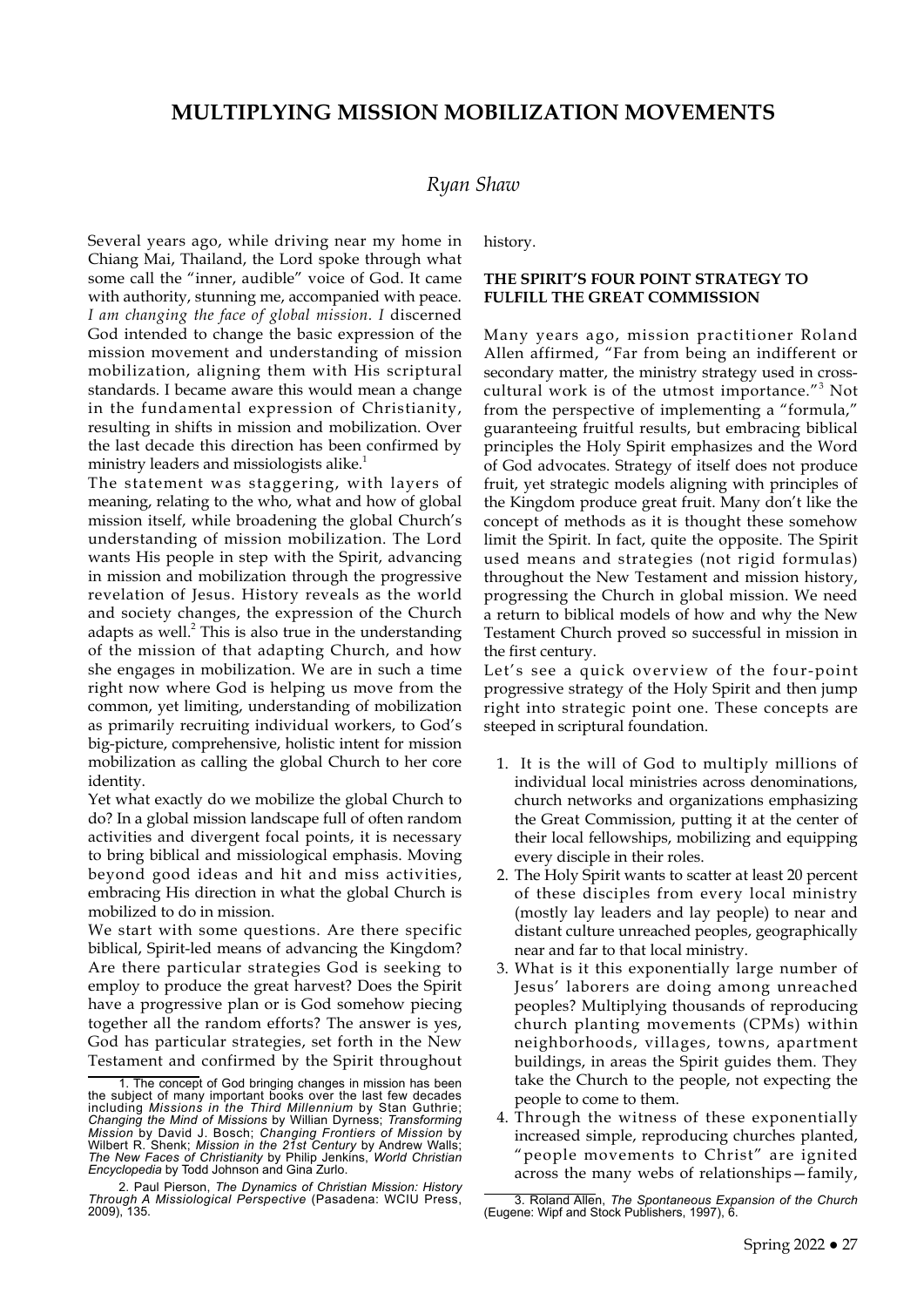neighborhood, work colleagues, universities culminating in every subculture of every unreached people group globally hearing the word of Jesus, millions coming to saving faith and discipled.

Each of the four builds on one another, unfolding progressively. We cannot proceed to points two, three, and four without seeing the foundation of point one firmly in place, which is why mission mobilization needs emphasis across the global Church right now. Point two progresses to point three and so on. We best understand God's big picture intent when considering the widespread multiplication of these strategies across every people group globally, not in pockets here or there.

# **STAGES OF MISSION MOBILIZATION MOVEMENTS**

It is important to analyze the global Church's progression in mobilization emphasis in history. We looked in detail at the overall historical development of mission and mobilization in part 3 of this book.

## **Mobilization from the Outside**

For now, it will suffice to point out mission mobilization over the last fifty to sixty years has consisted primarily in effective mission education courses and mission conferences being offered to those already having some kind of interest in global mission. We call this "mobilization from the outside." This is a first stage in developing a widespread or localized Mission Mobilization Movement. These tools are a significant part of any mobilization effort. A small percentage of participants becoming engaged in a meaningful way in global mission as a result. Research reveals, however, a large majority involved in mission education courses, conferences or experiencing a traveling group promoting mission, never get involved in their assigned roles in the Great Commission.<sup>4</sup>

An observable problem arises in these situations. A believer has participated and been inspired in some way about global mission. They want to continue to grow. But how and where? Sometimes there are further steps through "mobilization from the outside." At some point, however, that person returns to their own local ministry where the leadership isn't necessarily engaged with these same interests. No one from their local ministry experienced what they did. The enthusiasm they had is often squelched within the local ministry because others don't yet share the mission vision. Their vision for the nations is dulled because there was no ongoing mission fuel at the local ministry level. They had to go outside the local

ministry to be envisioned for mission.

How much better for these and other mission mobilization tools to be experienced within the life of local fellowships instead of needing to go outside the local ministry. Of course, there is nothing inherently wrong with an outside mission education course or conference. These have a tremendous place in the overall mission mobilization process. The point is making sure the primary context for mission mobilization is within the local ministry itself, where the group is together growing in being educated, inspired, and activated. This foundation is then supplemented, developed further, through mission conferences and education/ envisioning courses.

#### **Mobilization from the Inside**

I suggest there are two further stages of Mission Mobilization Movements. The second is, "mobilization from the inside." This is when a growing mission emphasis takes root within an existing local ministry. Where that ministry is developing wholehearted disciples understanding their redemption as including partnering with Jesus toward the fulfillment of the Great Commission. The ministry is geared toward every disciple grasping the Great Commission, internalizing it. They may offer mission education courses and other tools, but in the context of the local ministry, not going outside to gain mission clarity. These ministries are aligning with the core identity of the Church considered in chapters eight and nine. I am confident the Spirit is seeking local ministries and overarching ministry structures to progress from reliance on "mobilization from the outside" to prioritizing "mobilization from the inside," while utilizing outside tools as supplements.

Many years ago, mission practitioner Roland Allen affirmed, "Far from being an indifferent or secondary matter, the ministry strategy used in cross-cultural work is of the utmost importance."<sup>5</sup> Not from the perspective of implementing a "formula," guaranteeing fruitful results, but embracing biblical principles the Holy Spirit emphasizes and the Word of God advocates.

<sup>4.</sup> Research gleaned through the author's research in 2002 among campus ministry leaders, mission leaders and church leaders. This research was compiled into the author's book Waking the Giant: The Resurging Student Mission Movement (Pasadena: William Carey Library, 2006).

Campus ministries during the Student Volunteer Movement (SVM) of the late 1800s and early 1900s were of this sort. They had large student mission conferences happening every three years. Yet the individual campus fellowships did not wait for that next exciting conference to engage their

<sup>5.</sup> Roland Allen, *The Spontaneous Expansion of the Church*  (Eugene: Wipf and Stock Publishers, 1997), 6.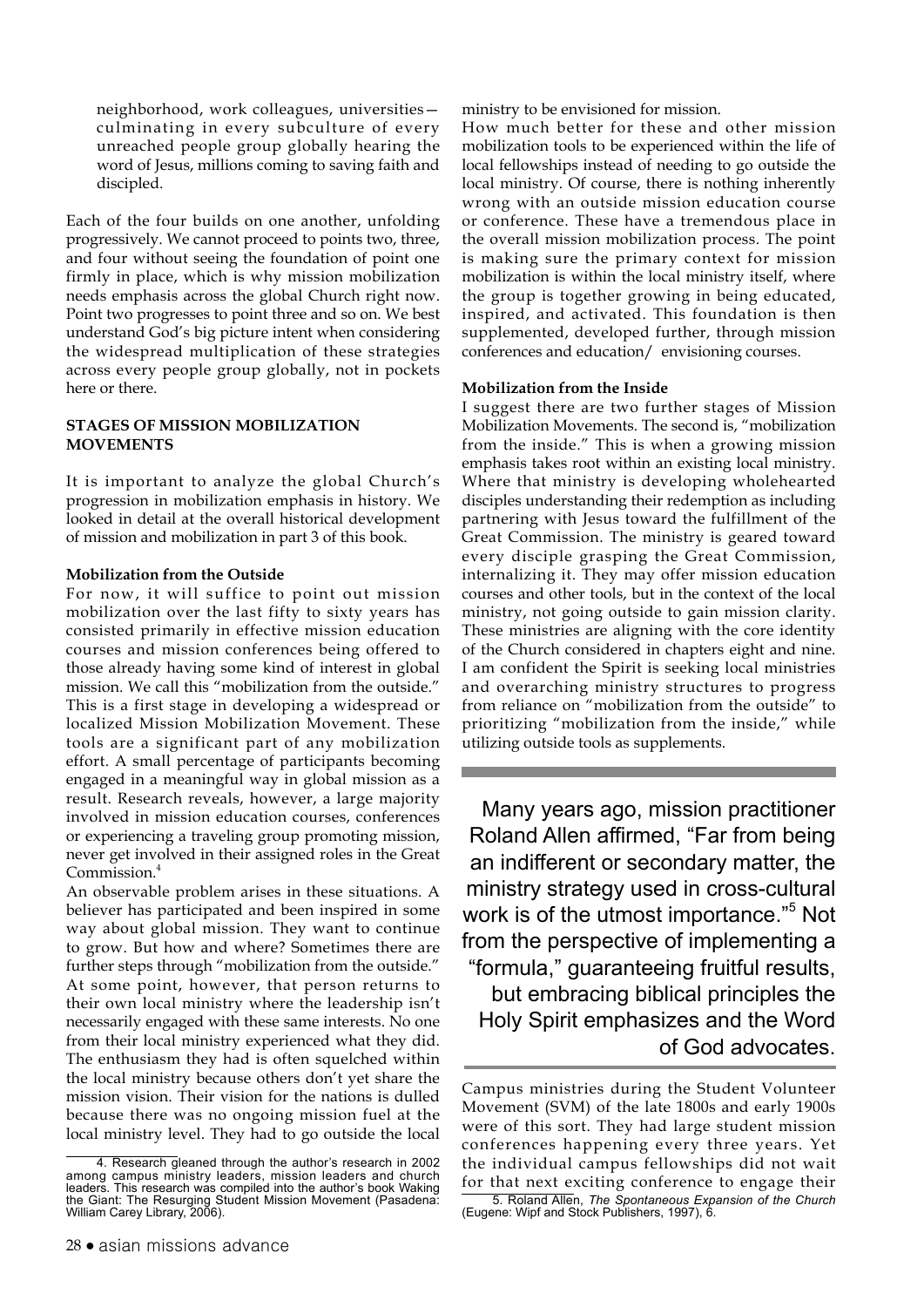fellow students with Jesus' heart for the nations. Regular activities within the life of their fellowships included Bible studies looking at the theme of global redemption in the Bible. Prayer groups seeking God for the raising up of laborers and for the unreached themselves were also a mainstay. Information distribution and awareness of what was happening in global mission, including mission strategy, were the norm. This is a reason that movement saw such large numbers of message bearers scattered out. They engaged in "mobilization from the inside," not relying only on "mobilization from the outside."

#### **Mobilization Fruitfulness**

This leads to the third stage of Mission Mobilization Movements, the "mobilization fruitfulness" stage. As individual local ministries and church network/ denominational structures multiply mission mobilization movements, the numbers of believers identifying and engaging in their assigned roles in global mission exponentially grows. That means growing waves of intercession for the nations, giving to the unreached, mobilizing others to become engaged, advocating for specific niche Great Commission focal points, and reaching out to unreached peoples in the home community. And finally, yes, increased responding to the Spirit's call to become message bearers, both among near culture peoples geographically near and distant culture peoples geographically farther away. We want to progress, as the global Church, from individual local ministries giving lip service to global mission, to those ministries set on fire with wholehearted devotion to Jesus which inevitably overflows into passion for His global heartbeat. This process requires "mobilization from the inside."

## **WHAT ARE MISSION MOBILIZATION MOVEMENTS?**

Having established "mobilization from the inside" appears most strategic, we now consider what this practically looks like. There is presently a low standard of responsibility in local ministries to mobilize and equip believers. When looking around the world, grappling with the large number of unreached people groups remaining in the world (over 5,000) and relatively small number of professional "missionaries" serving around the world  $(430,000 \text{ full-time workers})$ , we must conclude our concept of mission mobilization has been too thin, needing change, giving way to a comprehensive viewpoint. It is time for a shift, a new paradigm in our local ministry settings.

Over the last decade, I have been asking the Lord a question, searching Scripture and church/ mission history for answers. Just as we may be familiar in mission strategy with "saturation church planting,"

is there a corresponding concept of "saturation mission mobilization"? I have come to believe there is. I am convinced part of the answer is working toward the multiplication of Mission Mobilization Movements (MMMs) across every level of the body of Christ in every nation. Every disciple, every local ministry, denomination/ church network, national evangelical alliance and mission association has a role and responsibility in fulfilling the Great Commission. Jesus' heart longs for a mobilization movement prioritizing the Great Commission within the life of every local ministry as intended. This concept is not mere theory but a recognition of evident facts.

My friend Tshepang Basupi, a Botswanan mobilizer now living in South Africa, tells his story.

In 2016, whilst busy doing mobilization in Botswana we were not getting the needed results. A few people who were mobilized were eventually unable to go because their churches were unwilling and unable to send them. The main issue we later discovered was the lack of vision and understanding of the Church's role in God's global mission. The Church in Africa is growing and has such a huge potential to be a major player in global missions. But why is it that only a handful of Africans are taking the gospel to the unreached. According to Operation World, there are over 182 million evangelicals in Africa today.<sup>8</sup> However, less than 50,000 message bearers have been sent from Africa, which is even less than 0.01 percent of the evangelicals in Africa. In August 2016 I joined 1400+ other young leaders from over 140 countries for the Lausanne Younger Leaders Gathering in Jakarta, Indonesia. During the Gathering, I listened to Dr. David Lim share a bit of his journey of mobilizing tent makers. He shared about the Filipino believers being sent into China and all across the Middle East and the vision of the Filipino church to mobilize 200,000 message bearers. As he was speaking, the Lord spoke to me. "Can you trust me for one million missionaries (message bearers) from Africa?" I was stunned? One million? This was a huge challenge to my faith and all that I have ever known and imagined.<sup>9</sup>

How does God intend to mobilize one million African message bearers (and many more from other parts of the world)? Tshepang highlighted a significant hindrance. Local ministries lacking vision and understanding of God's global mission and His intent for them to be actively involved, even if

<sup>6.</sup> Missionary Statistics - http://missionaryportal.webflow.io/ stats.

<sup>7.</sup> https://ocresearch.info/sites/default/files/ DAWNpercent202.0.pdf.

<sup>8.</sup> [http://www.operationworld.org/africa/owtext.html.](http://www.operationworld.org/africa/owtext.html)

<sup>9.</sup> Tshepang Basupi, "Can You Believe Me For 1 Million Missionaries From Africa" Abandoned Times Article - https://www. globalmmi.net/can-you-believe-me-for-1-million-missionaries-fromafrica.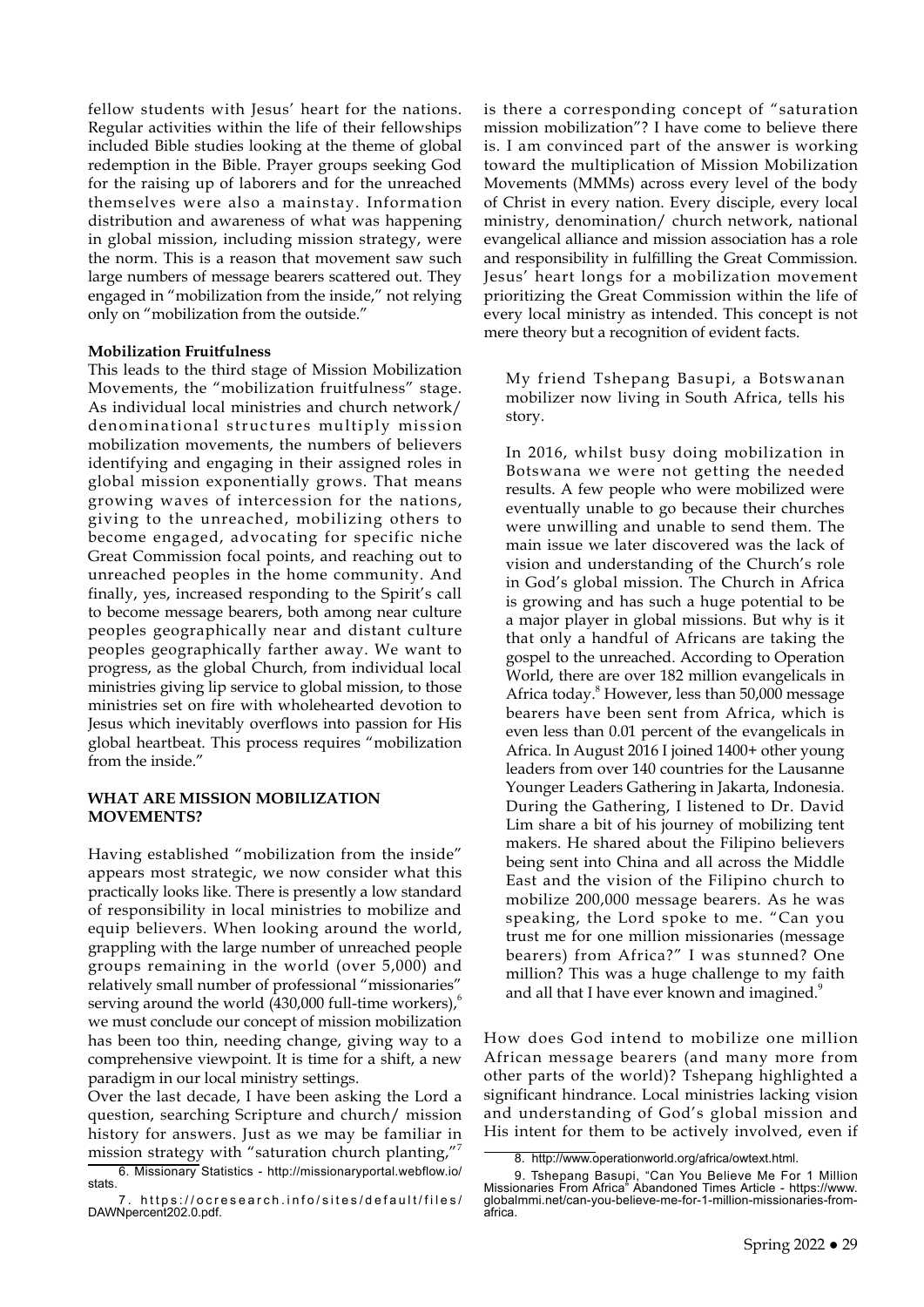they never leave their hometown. How can this be realized? Through multiplying Mission Mobilization Movements across the body of Christ.

Over the last decade, I have been asking the Lord a question, searching Scripture and church/ mission history for answers. Just as we may be familiar in mission strategy with "saturation church planting," $10$  is there a corresponding concept of "saturation mission mobilization"?

Mission Mobilization Movements can be defined as any entity (whether a local ministry, denominational, organizational, or church network structure or national evangelical or mission association) where the Spirit of God is emphasizing the message, vision, and strategies of the Great Commission, as a natural overflow of wholehearted, abandonment to Jesus, activating every member in assigned Great Commission roles, spreading mission mobilization in a contagious way to other local ministries.

#### **Characteristics of "Movements"**

A professor and mentor of mine at Fuller Seminary, Dr. Bobby Clinton, has studied movements for many years. Not only Christian movements, but secular movements, religious movements, historical movements, social movements—looking for common principles. His conclusion is that movements have similar characteristics, no matter their type. Clinton defines a movement as a "groundswell of people committed to a person or ideals and characterized by the following important commitments" with five common commitments made on the part of those involved:

- 1. Commitment to personal involvement
- 2. Commitment to persuade others to join
- 3. Commitment to the beliefs and ideals of the movement
- 4. Commitment to participate in a non-bureaucratic, cell-group organization
- 5. Commitment to endure opposition and misunderstanding.<sup>11</sup>

We can apply these five commitments as we seek to multiply Mission Mobilization Movements as well. The World Christian movement, started in the book of Acts, had each of these five. Those exalting Jesus are part of a movement with committed roots. It is difficult

10. https://ocresearch.info/sites/default/files/ DAWNpercent202.0.pdf.

to claim to be committed believers yet withhold ourselves from the global Christian movement as a whole. The most effective Mission Mobilization Movements have been, and will be, among those who buy into these five characteristics with zeal and sacrifice. Mission mobilization movements are based on the fundamental principle that God is interested in not only mobilizing individuals but mobilizing and equipping entire local ministries. As many of the world's cultures are communal in worldview, it is necessary to mobilize them as "communities."12

#### **Individual Local Ministries as Mission Mobilization Movements**

I first met Mirna Santa Cruz in Asuncion, Paraguay. I was sharing during a workshop for a COMIBAM conference for the Southern Cone region of South America. She excitedly told me about her student ministry called Red de Universitarios y Profesionales Cristianos and her passion to infuse Great Commission emphasis within the life of its fellowship. We began a friendship that day and many years later Mirna has seen that student ministry implement the core principles of a mission mobilization movement, producing great fruit in those students and professionals. Influencing them in their core identity as God's multiplying, reproducing, missionary people. Local ministries of this sort provide teaching, discipleship and fellowship which builds up every member toward spiritual maturity, preparing them to embody their role(s) in the Great Commission. They make deliberate plans to integrate mission vision into the life of that fellowship. The ministry becomes an incubator for growth in mission awareness, understanding, education and local implementation. The ministry becomes fueled by the conviction they all are responsible before God for becoming involved, in some divine assignment, with local and global mission to the unreached. Admittedly, this can sound unrealistic because we have generally given such a low priority to the Great Commission in our local ministries.

Although individual local ministries prioritizing the Great Commission tend to be an afterthought, they are meant to be on the forefront of our hearts, ministry plans, and strategies. Ministries that prioritize cross-cultural mission are God's primary strategy in mobilizing and equipping His people for the Great Commission. $^{13}$  As we look back through the history of the Church and mission, we find the most impact coming through entire ministries taking this calling seriously by envisioning and empowering their members. Today is no different. The global Church has made tremendous strides over the years in developing proven mission mobilization tools serving

12. This is the premise of Charles Mellis' landmark book, *Committed Communities: Fresh Streams for World Missions,*  (Pasadena: William Carey Library, 2013).

<sup>11.</sup> Clinton, *Clinton's Biblical Leadership Commentary,* 535.

<sup>13.</sup> *Handbook for Great Commission Ministries*, 23, published by IGNITE Media. This Handbook is designed to serve local ministries seeking to implement tools and principles to mobilize and equip their own members.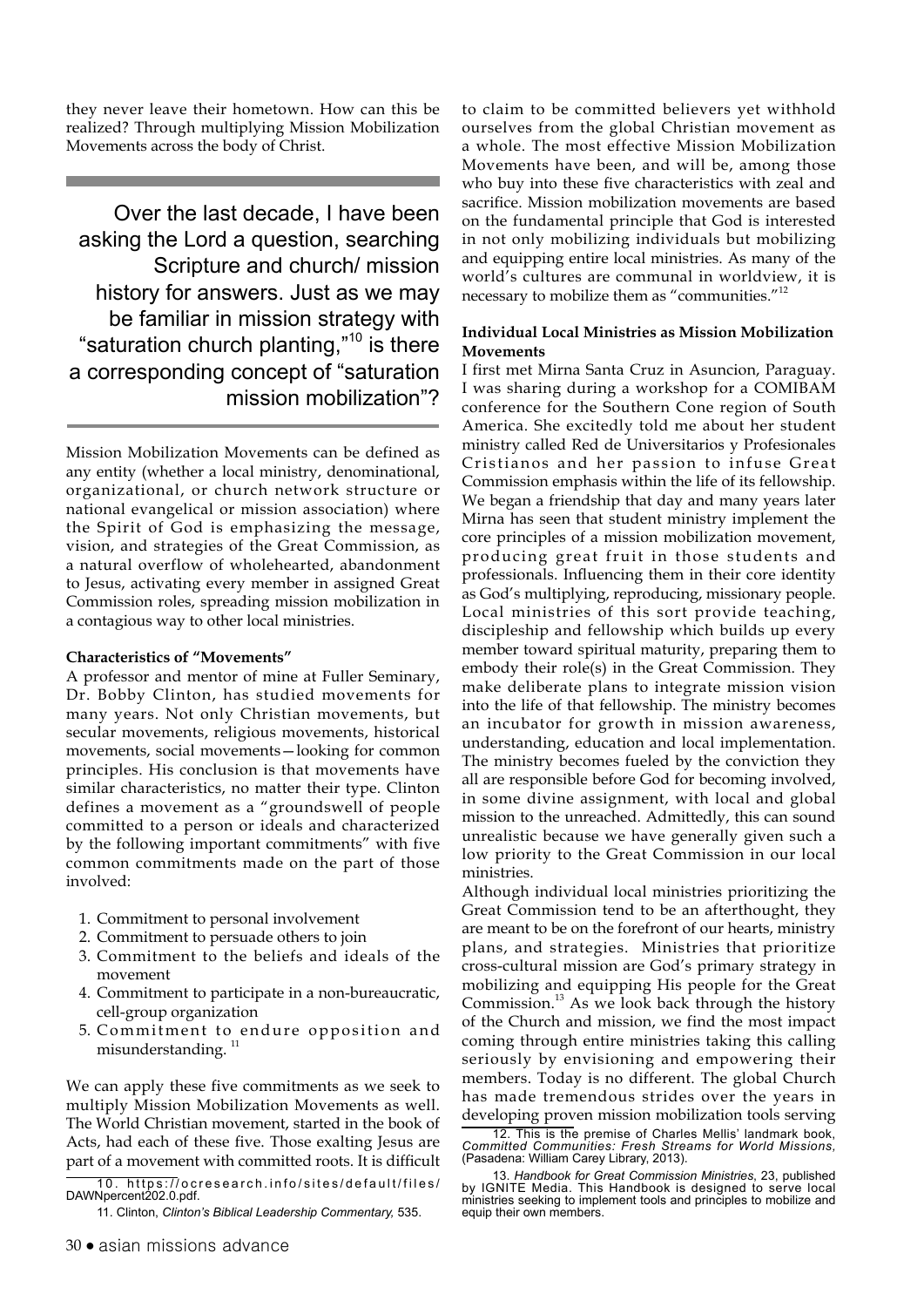local ministries (churches, youth groups, campus ministry fellowships, Bible schools).

Local ministries as Mission Mobilization Movements align with Jesus' Great Commission through committing to the following action points: $^{14}$ 

- 1. Cultivating abandoned devotion for Jesus among disciples under their influence
- 2. Implementing four core components for mobilizing and equipping their members
- 3. Developing and executing a sending strategy from their members to near culture and distant culture unreached/ unengaged people groups.

In addition, they hold the following three purposes:

- 1. Educating every disciple with a passionate understanding of God's heart in the Great Commission
- 2. Inspiring every disciple with a vision of ordering their lives around the fulfillment of the Great Commission, even if they never leave their hometown
- 3. Activating every disciple in their God-given role(s) in the Great Commission.15

Instead of taking a one-by-one mobilizing approach, it is important for local ministries to prioritize mobilizing the whole of their ministry to grasp the Kingdom's outworking among every ethnic people group. This includes not merely periodically mentioning cross-cultural mission, but making it an integral part of their ministry's focal points on an ongoing basis. Instead of Jesus' global commission being sidelined as a department or committee, it is meant to grab the imaginations of every believer in that ministry. This does not mean every member will become a cross-cultural message bearer, yet it does mean they will understand and value global, crosscultural mission, identifying and becoming activated in their role(s) in the Great Commission.

#### **Four Core Mobilization Tools**

A primary way a local ministry influences its members is through the implementation of four core mobilizing tools used by God throughout history in awakening His people for the nations. They are not new or trendy but help the global Church return with faithfulness to the basics of faith and discipleship. These four can be implemented and reproduced in any local church, campus ministry fellowship and Bible School in any part of the world. They are simple, user-friendly tools. Local ministries using these tools with perseverance, over time, will see fruitfulness in mobilization as a result of their implementation. Most believers possessing Jesus' heart for mission have been influenced by one or more of these four tools

14. *Handbook for Great Commission Ministries*, 23, 37 ff.

throughout history.

- 1. Small group Bible studies within a ministry encountering God's mission heart and passion from Genesis to Revelation.
- 2. A committed prayer ministry that engages the whole local ministry body in intercession for abandoned devotion in His global Church and harvest among the unreached and unengaged.
- 3. Monthly or quarterly meetings within the life of the local ministry providing crucial information about aspects and nuances of the Great Commission most believers never hear about.
- 4. Making faith-filled, Spirit-led commitments to be scattered with one's family and job for longterm ministry among near and distant culture unreached and unengaged people groups.

#### **Denominations/ Church Networks as Mission Mobilization Movements**

Let's progress beyond one local ministry as a mission mobilization movement. What might it look like for a whole denomination, church network or campus ministry organization within a particular nation to multiply individual local churches and fellowships within their ministry structures to prioritize local and global mission? Such efforts become Mission Mobilization Movements across a wider spectrum then one individual local ministry. They are selfsustained, self-reproducing mobilization initiatives utilizing a step-by-step strategy enabling a saturation style mobilization emphasis within denominational, church network and organizational structures.<sup>16</sup> For example, a particular denomination/ church network may have 100 local churches in a certain nation. Is it possible to see core principles of mobilization implemented within the life of every one of these 100 local churches? This is what we are referring to.

Randy Mitchell, international director of One World Mission, affirms the concept of mobilization movements: "We believe it is possible to see mobilization occurring within churches, denominations, associations, networks and even nations as movements."17 He goes on to reveal, "This means we can speak of them being fully mobilized or not at all or somewhere along a continuum of mobilization. A church, church network, denomination, people or even nation can be mobilized by degree. If a people can be mobilized or not mobilized we should be able to speak of them being partially mobilized and that percentage could through the right combination of efforts be increased."<sup>18</sup>

Take the body of Christ in Myanmar, for example. Operation World cites 8.98 percent of the total

<sup>15.</sup> Learn more about these six roles in the Great Commission in the GMMI Handbook for Great Commission Ministries, available through IGNITE Media, 115-123.

<sup>16.</sup> Learn more about a step by step strategy for multiplying mission mobilization movements utilized by GMMI through the GMMI Facilitation Manual, available through IGNITE Media.

<sup>17.</sup> Unpublished paper by Randy Mitchell titled Presentation For the Anglican Church of Nigeria.

<sup>18.</sup> Randy Mitchell Unpublished Paper.